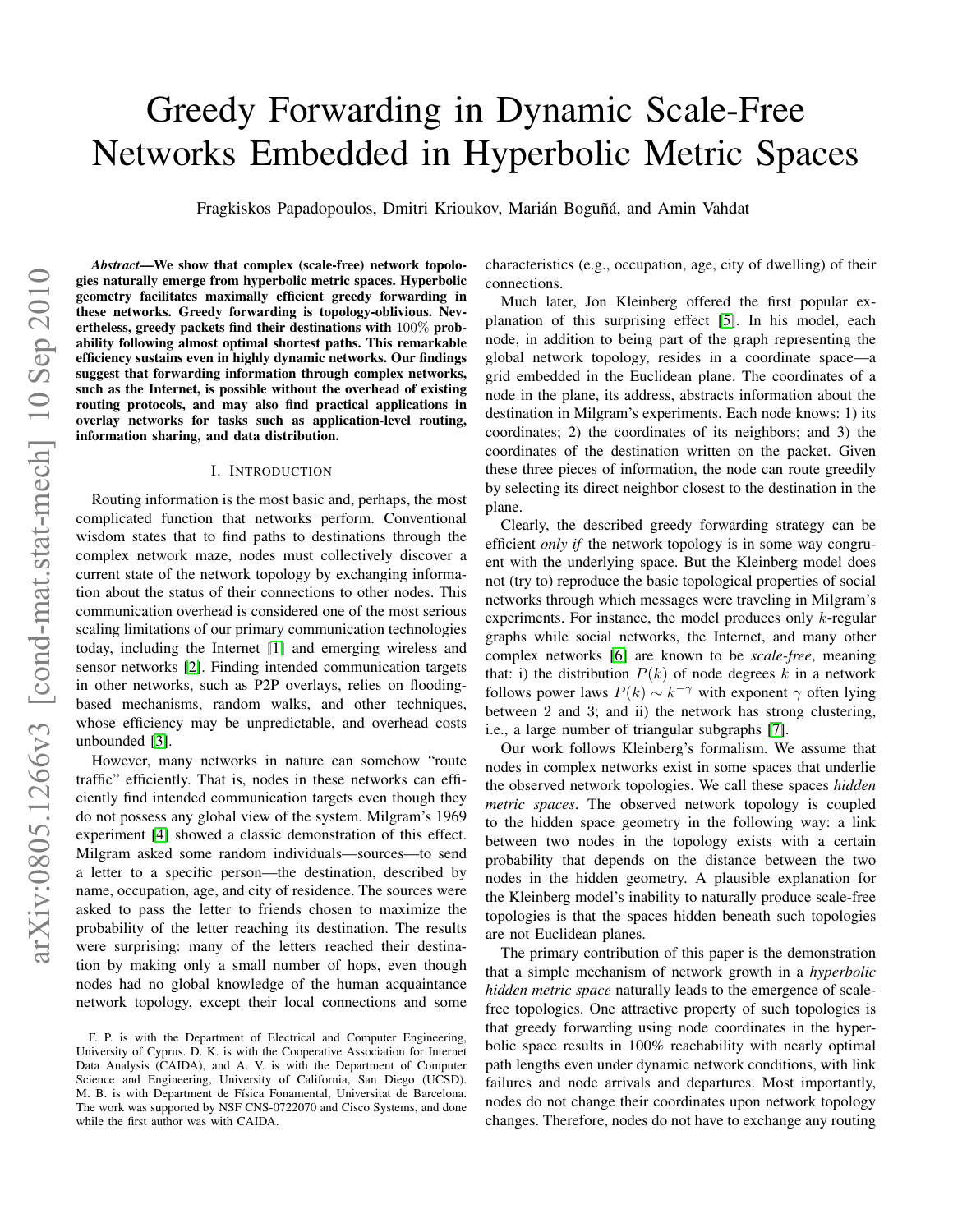information even in dynamic networks. Our work thus paves a path to nearly optimal forwarding in complex networks, such as the Internet, without expensive and brittle routing protocols. Our results may also find practical applications in overlay networks for tasks such as application-level routing, information sharing, and data distribution.

The rest of the paper is organized as follows. In Section [II](#page-1-0) we discuss related work. In Section [III](#page-1-1) we reveal the connection between scale-free network topologies and hyperbolic geometries, and present a simple model that builds scale-free networks using such geometries. This model builds a network as a whole at once. In the same section we demonstrate the remarkable efficiency and robustness of greedy forwarding in dynamic scenarios with link failures. Since in many practical applications nodes may arrive to the system gradually, in Section [IV](#page-4-0) we extend our model for scale-free networks that grow in hyperbolic spaces. We demonstrate that greedy forwarding strategies are still extremely efficient, even under highly dynamic network conditions with nodes randomly arriving and departing the system. We discuss practical applications of our findings in Section [V,](#page-6-0) and conclude with directions for future research in Section [VI.](#page-7-7)

# II. RELATED WORK

<span id="page-1-0"></span>The most relevant earlier work is the groundbreaking result by Robert Kleinberg, who shows in [\[8\]](#page-7-8) how any given graph can be embedded in the hyperbolic plane such that greedy forwarding can achieve 100% reachability. However, to construct the embedding one needs to know the graph topology in advance. R. Kleinberg's work has been recently complemented by the work in [\[9\]](#page-7-9), where the authors propose a simple technique for online embedding of any given graph in the hyperbolic plane. The graph can also be dynamic, in the sense that once the initial graph is embedded, its topology can change, and greedy forwarding can still maintain 100% reachability.

While [\[8\]](#page-7-8) and [\[9\]](#page-7-9) show how any *given* graph can be embedded in a hyperbolic space so that greedy forwarding maintain 100% reachability, here we approach the problem from the opposite direction. We fix the hyperbolic space and construct graphs in it in the simplest possible manner. We show that the resulting graphs are not *any* graphs but *scalefree* graphs, *naturally* congruent with underlying hyperbolic geometry. That is, we do nothing to enforce these graphs to be scale-free; their scale-free topology emerges naturally as a consequence of underlying hyperbolic geometry. Because of this congruency, greedy forwarding strategies are maximally efficient, even in presence of network dynamics. In terms of practical applications, the studies in [\[8\]](#page-7-8) and [\[9\]](#page-7-9) are more suitable for cases where the initial network topology is already globally known, and where the costs associated with such global knowledge are low, while our work here is more applicable to cases where networks are formed dynamically, where we do not know their exact topology in advance, such as in overlay network applications, [\[3\]](#page-7-2), [\[10\]](#page-7-10), and to cases where such global topology awareness may be prohibitive in terms of associated routing overhead costs. See Section [V](#page-6-0) for a discussion of potential applications.

As mentioned earlier, the first popularization of greedy routing as a mechanism that might be responsible for efficient forwarding "in the dark", i.e., without the knowledge of network topology, is due to Jon Kleinberg [\[5\]](#page-7-4). A vast amount of literature followed this seminal work, as reviewed in [\[11\]](#page-7-11). Other works, dealing with hyperbolic geometry in the network context, include [\[12\]](#page-7-12), [\[13\]](#page-7-13), [\[14\]](#page-7-14), [\[15\]](#page-8-0). No earlier work has considered *hidden* hyperbolic geometries, which can be used to efficiently guide the forwarding process on complex networks.

Finally, there has been a great deal of research trying to explain the scale-free structure of complex networks [\[16\]](#page-8-1), among which preferential attachment [\[17\]](#page-8-2) appears to be the most popular. However, no existing effort has considered hidden hyperbolic geometry as a possible explanation.

# <span id="page-1-1"></span>III. SCALE-FREE NETWORKS AND HYPERBOLIC SPACES

In this section we first provide high-level intuition behind the connection between scale-free network topologies and hyperbolic geometries. We then proceed by presenting a simple model where scale-free topologies naturally emerge from such geometries, and demonstrate the remarkable efficiency of greedy forwarding strategies that use these geometries.

# *A. Intuition*

The main metric property of hyperbolic geometry that we use in this paper is the exponential expansion of space. For example, in the hyperbolic plane, which is the two-dimensional hyperbolic space of negative curvature  $-1$ , the length of a circle and the area of a disc of radius R are  $2\pi \sinh R$ and  $2\pi(\cosh R - 1)$  $2\pi(\cosh R - 1)$  $2\pi(\cosh R - 1)$ , both growing as  $\sim e^R$  with R.<sup>1</sup> The hyperbolic plane is thus metrically equivalent to an  $e$ -ary tree, i.e., a tree with the average branching factor equal to e. Indeed, in a b-ary tree, the analogies of the circle length or disc area are the number of nodes at distance exactly  $R$  or not more than R hops from the root. These numbers are  $(b+1)b^{R-1}$ and  $((b+1)b<sup>R</sup> – 2)/(b-1)$ , both growing as  $\sim b<sup>R</sup>$ . Informally, hyperbolic spaces can therefore be thought of as "continuous versions" of trees. Other properties of hyperbolic geometry can be found in various (text)books, e.g., [\[18\]](#page-8-3).

To see why this exponential expansion of hidden space is intrinsic to scale-free networks, observe that their topology represents the structure of connections or interactions among distinguishable, heterogeneous elements abstracted as nodes. The heterogeneity implies that nodes can be somehow classified, however broadly, into a taxonomy, i.e., nodes can be split into large groups consisting of smaller subgroups, which in turn consist of even smaller subsubgroups, and so on. The relationships between such groups and subgroups, called communities [\[19\]](#page-8-4), can be approximated by tree-like structures, in which the distance between two nodes estimates how similar they are [\[20\]](#page-8-5), [\[21\]](#page-8-6). The smaller the distance, the more similar the two nodes are, and the more likely they are

<span id="page-1-2"></span><sup>1</sup> In this paper, symbols '∼' and '≈' mean, respectively, *proportional to* and *approximately equal*.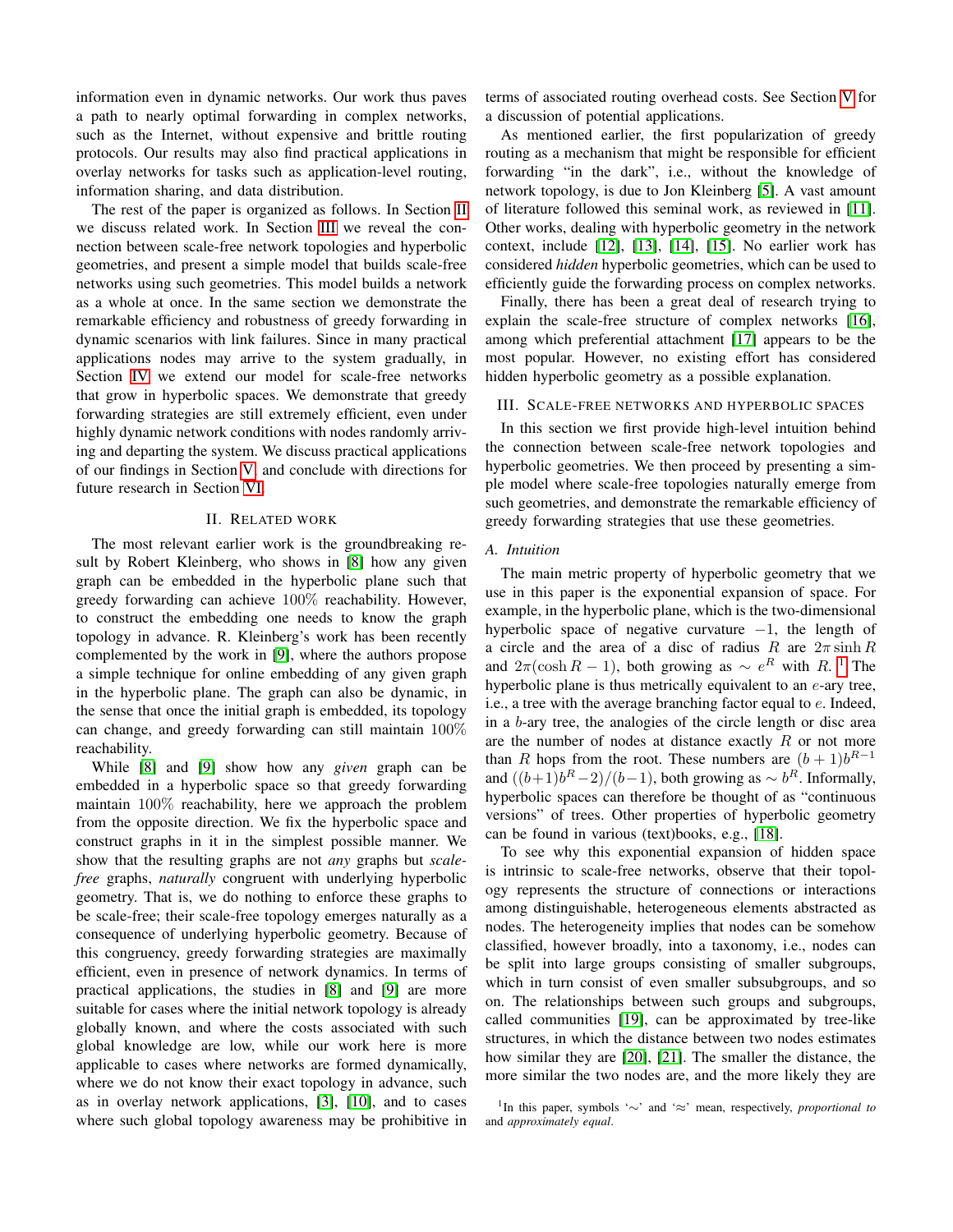connected. Importantly, the node classification hierarchy need not be strictly a tree. Approximate "tree-ness," which can be formally expressed solely in terms of the metric structure of a space [\[22\]](#page-8-7), makes the hidden space hyperbolic. [2](#page-2-0)

# *B. Models of scale-free networks in hyperbolic spaces*

We now put our intuitive considerations to qualitative grounds. We want to see what network topologies emerge in the simplest possible settings involving hidden hyperbolic metric spaces. Specifically, we use the following strategy to formulate a network model. We specify: 1) the hyperbolic space; 2) the distribution of nodes in it, i.e., the node density; and 3) the connection probability as a function of the hyperbolic distance between nodes, i.e., we connect a pair of nodes located at hyperbolic distance  $d$  with some probability  $p(d).$ 

The simplest hyperbolic space is the two-dimensional hyperbolic plane of constant negative curvature −1 we discussed earlier. The simplest way to place  $N$  nodes on the hyperbolic plane is to distribute them uniformly over a disc of radius R. The hyperbolically uniform node density implies that we assign the angular coordinates  $\theta \in [0, 2\pi]$  to nodes with the uniform density  $f(\theta) = 1/(2\pi)$ , while the density for the radial coordinate  $r \in [0, R]$  is exponential  $f(r) =$  $\sinh(r/(\cosh R - 1) \approx e^{r-R} \sim e^r$ , as the circle length at distance r from the disc center is  $2\pi \sinh r$  (vs.  $f(r) \sim r$  in the Euclidean plane, where the circle length is  $2\pi r$ ). We can also generalize the model by distributing nodes non-uniformly on the disc using:

<span id="page-2-3"></span>
$$
f(r) = \frac{\alpha \sinh \alpha r}{\cosh \alpha R - 1} \approx \alpha e^{\alpha (r - R)} \sim e^{\alpha r},\tag{1}
$$

with  $\alpha = 1$  corresponding to the hyperbolically uniform node density.

The simplest connection probability we could think of is the step function  $p(d) = \Theta(R - d)$ , meaning that we connect a pair of nodes with polar coordinates  $(r, \theta)$  and  $(r', \theta')$  by a link only if the hyperbolic distance between them is  $d \leq R$ , where d is given by the hyperbolic law of cosines:  $\cosh d = \cosh r \cosh r' - \sinh r \sinh r' \cos \Delta \theta$ , with  $\Delta\theta = |\theta - \theta'|$  mod  $\pi$ . The following theorem states that the node degree distribution in the resulting network is a power law.

<span id="page-2-5"></span>*Theorem 1:* The described model produces graphs with the power law node degree distribution:

<span id="page-2-4"></span>
$$
P(k) \sim k^{-\gamma}, \quad \text{with } \gamma = \begin{cases} 2\alpha + 1 & \text{if } \alpha \ge \frac{1}{2}, \\ 2 & \text{if } \alpha \le \frac{1}{2}. \end{cases} \tag{2}
$$

*Proof:* We first compute the average degree  $k(r)$  of nodes located at distance r from the disc center. Such nodes are connected to all nodes in the intersection area of the two discs of the same radius  $R$ , one in which all nodes reside, and the

<span id="page-2-0"></span><sup>2</sup>We call the space *hidden* to emphasize that the distance between two nodes in it is a measure of how similar they are; it is *not* their shortest path distance in the observable network graph as in [\[12\]](#page-7-12), [\[13\]](#page-7-13), [\[14\]](#page-7-14), [\[15\]](#page-8-0).

other centered at distance r from the center of the first disc. Its approximate, simplified expression is:

<span id="page-2-2"></span>
$$
\bar{k}(r) \approx N \left\{ \frac{2}{\pi} \frac{\alpha}{\alpha - \frac{1}{2}} e^{-\frac{1}{2}r} + \left( 1 - \frac{2}{\pi} \frac{\alpha}{\alpha - \frac{1}{2}} \right) e^{-\alpha r} \right\}, \quad (3)
$$

where the limit  $\alpha \to \frac{1}{2}$  is  $\bar{k}(r) \to N(1+\frac{r}{\pi})e^{-\frac{1}{2}r}$ .<sup>[3](#page-2-1)</sup> From Equation [\(3\)](#page-2-2) we see that  $\bar{k}(r)$  decreases exponentially, i.e.,  $\overline{k}(r) \sim e^{-\beta r}$ , with  $\beta = \frac{1}{2}$  if  $\alpha \ge \frac{1}{2}$  and  $\beta = \alpha$  if  $\alpha \le \frac{1}{2}$ . Therefore,  $\bar{r}(k) \sim -\frac{1}{\beta} \ln k$ . Given  $f(r)$  from Equation [\(1\)](#page-2-3), it is easy to see that  $P(k) \approx f(\bar{r}(k)) |\bar{r}'(k)| \sim k^{-\gamma}$  with  $\gamma = \frac{\alpha}{\beta} + 1$ . Thus,  $\gamma = 2\alpha + 1$  if  $\alpha \ge \frac{1}{2}$  and  $\gamma = 2$  if  $\alpha \le \frac{1}{2}$ .

We thus see that by changing  $\alpha$ , which according to our tree analogy regulates the average branching factor of the hidden tree-like hierarchy, we can construct power-law graphs with any exponent  $\gamma > 2$ , as observed in a majority of known complex networks, including the Internet [\[7\]](#page-7-6).

The average node degree  $\bar{k} = \int_0^R \bar{k}(r) f(r) dr$ , is:

<span id="page-2-6"></span>
$$
\bar{k} \approx N \frac{\left\{2\alpha^2 e^{-\frac{1}{2}R} + \left[\left((\pi - 2)\alpha^3 - (\pi - 1)\alpha^2 + \frac{\alpha \pi}{4}\right)R - 2\alpha^2\right]e^{-\alpha R}\right\}}{\pi \left(\alpha - \frac{1}{2}\right)^2}
$$

,

where the limit  $\underline{\alpha} \to \frac{1}{2}$  is  $\bar{k} \to N\frac{R}{2} \left(1 + \frac{R}{2\pi}\right) e^{-\frac{1}{2}R}$ . Therefore, given a target  $\overline{k}$ , a target exponent  $\gamma$ , which is related to  $\alpha$ via Equation [\(2\)](#page-2-4), and the number of nodes  $N$ , the right value for the hyperbolic disc radius  $R$  is (numerically) computed by the above formula. From the formula, we can also see that the relationship between  $R$  and  $N$  is approximately logarithmic, i.e.,  $R \sim \ln N$ .

Theorem [1](#page-2-5) states that the degree distribution is a power law, but it does not give its exact expression. Skipping calculations, this expression is:

$$
P(k) = 2\alpha \xi^{2\alpha} \frac{\Gamma(k - 2\alpha, \xi)}{k!},
$$
\n(4)

where  $\xi = \bar{k}(2\alpha - 1)/(2\alpha)$  and  $\Gamma$  is the incomplete gamma function.

Our networks also possess strong clustering. Strong clustering, or large numbers of triangles in generated networks, is a simple consequence of the triangle inequality in the metric space. Indeed, if node  $\alpha$  is close to node  $\delta$  in the plane, and  $\delta$ is close to a third node  $c$ , then  $a$  is also close to  $c$  because of the triangle inequality. Since all three nodes are close to each other, links between all of them forming triangle abc exist.

In Figures  $1(a)$  and  $1(b)$  we show, in log-log scale, the degree distribution  $P(k)$  and average clustering as a function of the node degree  $\bar{c}(k)$  [\[24\]](#page-8-8), for modeled networks with  $N =$ 10000 and  $k = 6.5$ . We observe agreement between simulation results and the analytical prediction for the degree distribution in Equation [\(4\)](#page-2-6). In Figures [1\(](#page-3-0)c) and 1(d) we compare the same statistics between the modeled networks with  $\gamma = 2.1$ , and the AS Internet topologies from RouteViews BGP tables [\[25\]](#page-8-9) and DIMES traceroute data [\[26\]](#page-8-10). The degree distribution in our networks is remarkably close to the empirical AS degree

<span id="page-2-1"></span><sup>&</sup>lt;sup>3</sup>We omit the intermediate calculations for brevity. All the omitted calculations can be found in the technical report [\[23\]](#page-8-11).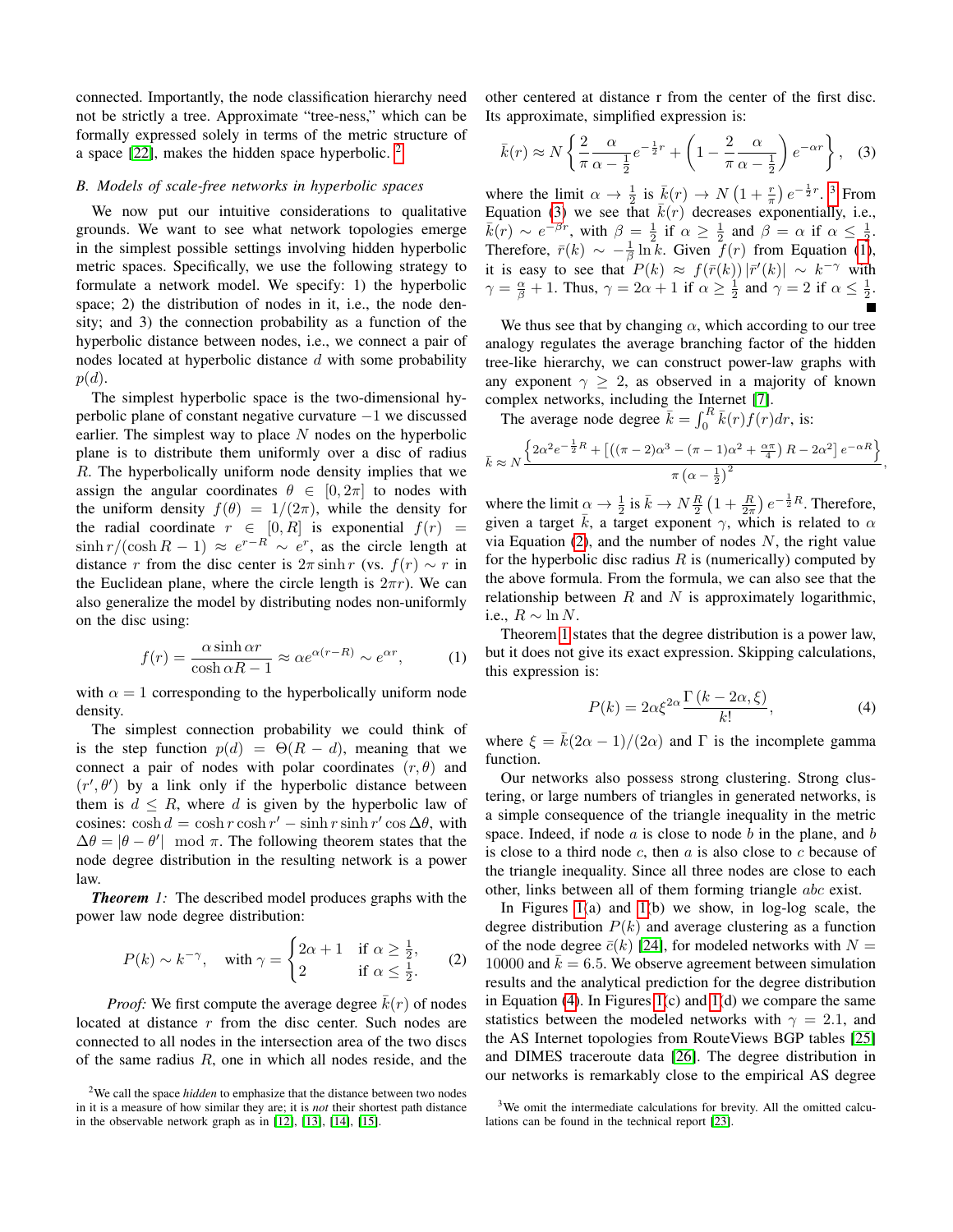

<span id="page-3-0"></span>Fig. 1. The first two plots show the degree distribution  $P(k)$ , and average clustering  $\bar{c}(k)$  of k-degree nodes. The degree distribution for  $\gamma = 2.5$  is not shown for clarity. Solid lines in the first plot are the theoretical prediction given by Equation [\(4\)](#page-2-6). The last two plots show the same statistics for simulated networks with  $\gamma = 2.1$  vs. AS topologies from RouteViews BGP tables [\[25\]](#page-8-9) and DIMES traceroute data [\[26\]](#page-8-10).

distribution. The shape of the clustering curve  $\bar{c}(k)$  in our networks is similar to the Internet's. In [\[27\]](#page-8-12) we also show how clustering can be matched exactly.

# *C. Greedy forwarding*

We now evaluate the performance of greedy forwarding (GF) strategies on our modeled networks. A node's address is its hyperbolic coordinates, and each node knows only its own address, the addresses of its neighbors, and the destination address written in the packet. GF forwards a packet at each hop to the neighbor closest to the destination in the hyperbolic space. We present simulation results for two simple forms of GF, *original* (OGF) and *modified* (MGF). The OGF algorithm drops the packet if the current hop is a *local minimum*, meaning that it does not have any neighbor closer to the destination than itself. The MGF algorithm excludes the current hop from any distance comparisons, and finds the neighbor closest to the destination. The packet is dropped only if this neighbor is the same as the packet's previous hop. We report the following metrics: (i) the percentage of successful paths,  $p_s$ , which is the proportion of paths that reach their destinations; and (ii) the average and maximum stretch of successful paths, denoted by  $\overline{s}$  and max(s) respectively. The stretch is defined as the ratio between the hop-lengths of greedy paths and the corresponding shortest paths in the graph.

We initially focus on static networks, where the network topology does not change, and then emulate network topology dynamics by randomly removing one or more links from the topology. As before, we fix the target number of nodes in the network to  $N = 10000$  and its average degree to  $k = 6.5$ , which roughly matches the Internet's AS topology. For each generated network, we extract the Giant Connected Component (GCC), and perform GF between 10000 random source-destination pairs.

Static networks. Figures [2\(](#page-4-1)a) and [2\(](#page-4-1)b) show the results for static networks of different degree exponent  $\gamma$ . We see that the success ratio  $p<sub>s</sub>$  increases and the stretch decreases as we decrease  $\gamma$  to 2. For example, for  $\gamma = 2.1$ , i.e., equal to  $\gamma$  observed in the AS Internet, OGF and MGF yield  $p_s = 0.99920$  and  $p_s = 0.99986$ , with the OGF's maximum stretch of 1, meaning that *all greedy paths are shortest paths*. In summary, GF is exceptionally efficient in static networks, especially for the small  $\gamma$ 's observed in the vast majority of complex networks [\[7\]](#page-7-6). The two GF algorithms

yield high success ratios close to 1 and optimal (or almost optimal) path lengths, i.e., stretch close to 1. The reason for this remarkable GF performance is the congruency between the network topology and the underlying hyperbolic geometry, as visually demonstrated in Figure [3.](#page-3-1)



<span id="page-3-1"></span>Fig. 3. Visualization of a modeled network embedded in the hyperbolic plane, and greedy forwarding in it. The figure shows two hyperbolically straight lines, i.e., geodesics, the dashed curves, vs. the greedy paths, the solid lines, between the same source-destination nodes. The source is the top circled node, and the destinations are marked by crosses. The geodesics and greedy paths are approximately congruent as they follow the same pattern, first going to the disc center, and then veering off towards the destination.

Link failures. We next study the GF performance in dynamic scenarios with link failures. We consider the following two link-failure scenarios. In Scenario 1 we remove a percentage  $p_r$ , ranging from 0% to 30%, of all links in the network, recompute the GCC, and compute the new success ratio  $p_s^{new}$ . In Scenario 2, we provide a finer-grain view focusing on paths that used a removed link. We remove one link from the network, recompute the GCC, and find the percentage  $p_s^l$ of successful paths, only among those previously successful paths that traversed the removed link and belong to the new GCC. We repeat the procedure for 1000 random links, and report the average value for  $p_s^l$ . Figures [2\(](#page-4-1)c) and 2(d) present the results. We see that for small  $\gamma$ 's, the success ratio  $p_s^{new}$ remains remarkably high, for all meaningful values of  $p_r$ . For example, MGF on networks with  $\gamma = 2.1$  and  $p_r \leq 0.1$ , yields  $p_s^{new} > 0.99$ . Note that the simultaneous failure of 10% of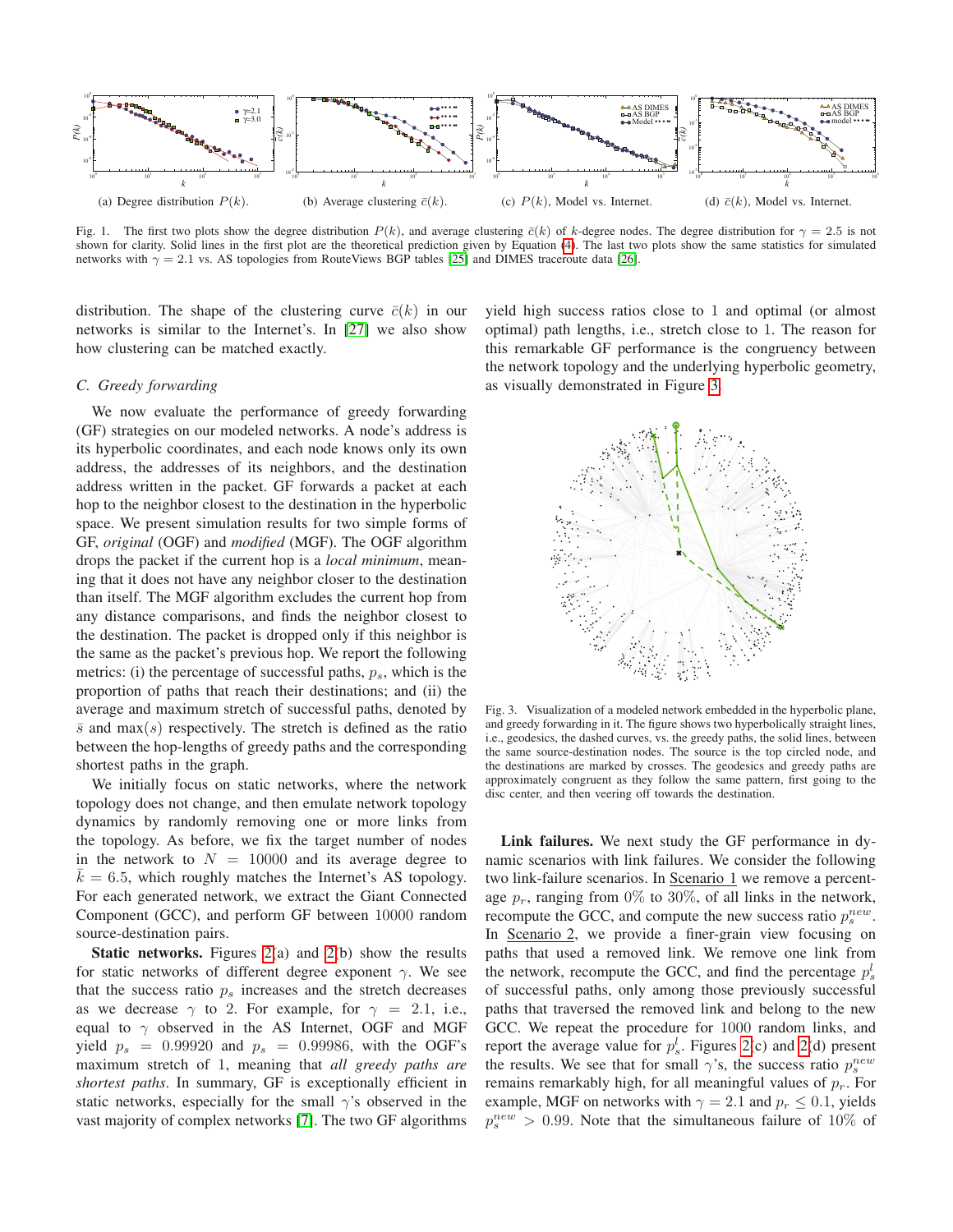

<span id="page-4-1"></span>Fig. 2. Performance of greedy forwarding (GF).

the links in networks like the Internet is a rare catastrophe, but even in this case GF is still efficient. The percentage  $p_s^l$  of MGF paths that used a removed link and that found a by-pass after its removal is also remarkably high, close to 100% for small  $\gamma$ 's. We do not present the stretch results for brevity. In both scenarios, and for all  $\gamma$ 's, the average stretch remains remarkably low, below 1.1.

In summary, GF is not only efficient in static networks, but its efficiency is also remarkably robust with respect to network topology dynamics. Thanks to high path diversity in scale-free networks, there are many shortest paths, disjoint over some links or nodes, between the same source and destination, which all closely follow their geodesics. Link removals affect some shortest paths, but others remain, and greedy forwarding can use the underlying hyperbolic "guidance system" to find them.

Greedy forwarding modifications. Although the success ratios in scale-free networks with small  $\gamma$ 's are extremely close to 1, they are not exactly 1. However, since the performance of our simple GF strategies deteriorates quite slowly with increasing network dynamics, we can expect that simple GF modifications can achieve 100% success ratio and small stretch even in more extreme dynamic network conditions than those we have studied above. We will check our expectations in the next section, in scenarios with random node arrivals and departures.

#### <span id="page-4-0"></span>IV. NETWORKS GROWING IN HYPERBOLIC SPACES

The model we presented in the previous section generates a whole network at once. However, in many applications, the network topology is formed by nodes gradually arriving over time. In this section, we extend our model for scale-free networks that grow in hyperbolic spaces. We then demonstrate the remarkable efficiency of greedy forwarding in highly dynamic conditions, with nodes randomly arriving and departing the system.

## *A. Growing model*

We assume that the network initially consists of 0 nodes. We number each arriving node by its order of arrival. We do not consider node departures for now. A new node  $i >$ 1 that arrives to the system needs to know: (i) the current number of nodes in the network, including itself,  $N(i) = i$ ; (ii) a system pre-specified parameter  $\alpha$  for the node radial density, which as before, will determine the exponent of the

degree distribution  $\gamma$ ; and (iii) a system pre-specified constant c, which will determine the average node degree as will be explained below. Then, to connect to the network, the node performs the following operations inspired by the model in Section [III:](#page-1-1)

- i. select an angular coordinate  $\theta$  uniformly distributed in  $[0, 2\pi]$ ;
- ii. compute the current hyperbolic disk radius  $R(i)$  according to  $R(i) = \frac{1}{\alpha} \ln \frac{i}{c}$ , i.e.,  $i = ce^{\alpha R(i)}$ ;
- iii. select a radial coordinate  $r \in [0, R(i)]$ , according to the probability density function  $f(r|R(i)) = \frac{\alpha \sinh(\alpha r)}{\cosh(\alpha R(i)) - 1} \approx$  $\alpha e^{\alpha(r-R(i))}$ ;
- iv. connect to every node  $1 \leq j \leq i$ , already in the network, for which the hyperbolic distance to it, denoted by  $d_{ij}$ , satisfies  $d_{ij} \leq R(i)$ .<sup>[4](#page-4-2)</sup>

To build the network in a fully decentralized manner, each arriving node must be able to *discover* the current number of nodes in it, and the nodes to connect to, i.e. its neighbors. We will present a technique for this later. Before doing so, we analyze the statistical characteristics of the resulting network topologies, and show that they are scale-free.

As before, strong clustering is a direct consequence of the triangle inequality in the hidden space, but we have to show that the node degree distribution follows a power law at any time instance, as soon as the number of nodes in the network is sufficiently large. The analysis becomes more complicated than in Section [III,](#page-1-1) because the hyperbolic disc radius is no longer constant, but grows with the number of nodes in the network.

To proceed, we first compute: (1) the probability density function  $f(r, t)$  of the radial coordinate r of a randomly selected node when the number of nodes in the network is some value  $t \gg 1$ , and (2) the average degree  $k(r, t)$  of nodes located at distance  $r$  from the disc center. Having the expressions for  $f(r, t)$  and  $\overline{k}(r, t)$  ready, we can then tell how these quantities scale as a function of  $r$ , and use arguments similar to those in the proof of Theorem [1](#page-2-5) to find the degree distribution. The derivation of  $f(r, t)$  and  $k(r, t)$  is in the Appendix. Below we present the final expressions and show that the degree distribution is a power law.

<span id="page-4-2"></span> $4$ To maintain graph connectedness at any time instance, node  $i$  having such coordinates that  $d_{ij} > R(i) \; \forall j$  can randomly re-select new coordinates until  $d_{ij} \leq R(i)$  for at least one j.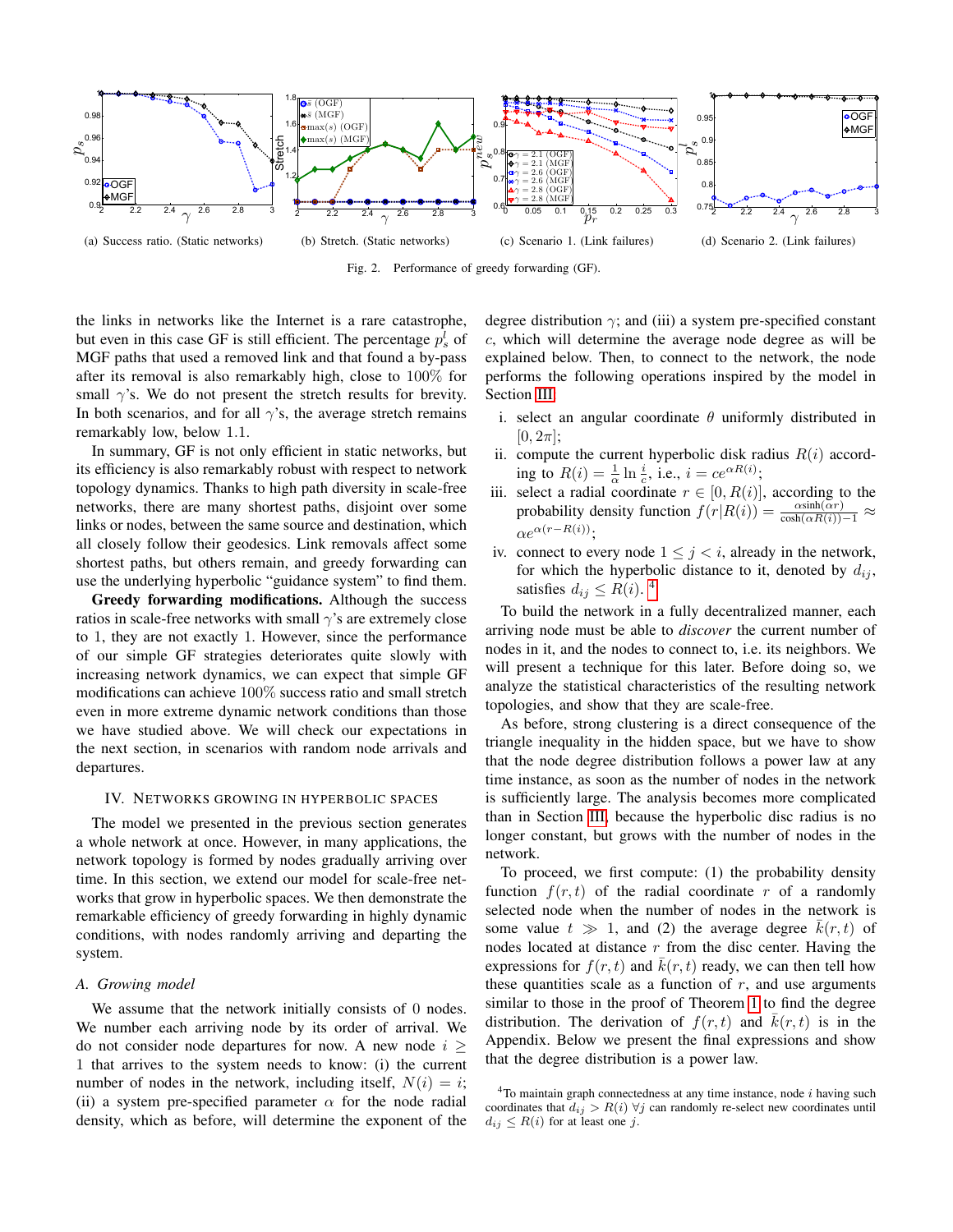Let  $R(t)$  be the hyperbolic disc radius when the number of nodes in the network is t. According to the model,  $R(t)$  =  $\frac{1}{\alpha} \ln \frac{t}{c}$ . The approximate expression for the node radial density  $f(r, t)$  is:

<span id="page-5-8"></span><span id="page-5-2"></span>
$$
f(r,t) \approx \alpha^2 (R(t) - r) e^{\alpha(r - R(t))},\tag{5}
$$

leading to:

*Lemma 1:* For  $r < R(t)$  and  $t \gg 1$ ,  $f(r, t) \sim e^{\alpha r}$ .

For  $\alpha > \frac{1}{2}$ , the average node degree as a function of r and  $t$  is, approximately:

<span id="page-5-6"></span>
$$
\bar{k}(r,t) \approx t \left\{ P(r) + \frac{1 - e^{-\alpha(R(t) - r)}}{\alpha(R(t) - r)} (G(r) - P(r)) \right\},
$$
 (6)

where:

<span id="page-5-9"></span>
$$
G(r) = \left(1 - \frac{2\alpha^2}{\pi(\alpha - \frac{1}{2})^2} + (1 - \frac{2\alpha}{\pi(\alpha - \frac{1}{2})})\alpha r\right)e^{-\alpha r} + \frac{2\alpha^2}{\pi(\alpha - \frac{1}{2})^2}e^{-\frac{1}{2}r}, \quad (7)
$$

<span id="page-5-10"></span>
$$
P(r) = \frac{2\alpha}{\pi(\alpha - \frac{1}{2})}e^{-\frac{1}{2}r} - \frac{1}{2(\alpha - \frac{1}{2})}e^{-2\alpha \ln \frac{\pi}{2}}e^{-\alpha r}, \quad (8)
$$

and the limit  $\alpha \to \frac{1}{2}$  is well defined. <sup>[5](#page-5-0)</sup> The equations above lead to:

<span id="page-5-1"></span>*Lemma* 2: For  $\alpha \ge \frac{1}{2}$  and  $t \gg 1$ ,  $\bar{k}(r, t) \sim e^{-\frac{1}{2}r}$ .

Taken together the two lemmas above result in:

**Theorem** 2: The described growing model with  $\alpha \geq \frac{1}{2}$ produces graphs with a power law node degree distribution  $P(k, t) \sim k^{-\gamma}$ , where  $\gamma = 2\alpha + 1$ .

*Proof:* The proof is similar to that of Theorem [1.](#page-2-5) For t sufficiently large, by Lemma [2,](#page-5-1)  $\bar{k}(r,t) \sim e^{-\frac{1}{2}r}$ . Hence,  $\bar{r}(k, t) \sim -2 \ln k$ . By Lemma [1,](#page-5-2)  $f(r, t) \sim e^{\alpha r}$ , approximately. Therefore,  $P(k, t) \approx f(\bar{r}(k, t), t) |\bar{r}'(k, t)| \sim k^{-\gamma}$ , with  $\gamma = 2\alpha + 1.$ 

The average node degree  $\bar{k}(t) = \int_0^{R(t)} \bar{k}(r, t) f(r, t) dr$  is:

<span id="page-5-3"></span>
$$
\bar{k}(t) \approx 2\alpha c \left( e^{(\alpha - \frac{1}{2})R(t)} C_1 - \alpha R(t)^2 C_2 - R(t) C_3 - C_4 \right),
$$
 (9)

where  $C_1 = \frac{2\alpha^3}{\pi (\alpha - 1)^3}$  $\frac{2\alpha^3}{\pi(\alpha-\frac{1}{2})^3(2\alpha-\frac{1}{2})}, C_2 = \frac{2\alpha-\pi(\alpha-\frac{1}{2})}{2\pi(\alpha-\frac{1}{2})}$  $rac{x-\pi(\alpha-\frac{1}{2})}{2\pi(\alpha-\frac{1}{2})}, C_3 =$  $rac{\alpha}{\pi(\alpha-\frac{1}{2})^2}$ ,  $C_4 = \frac{2}{\pi(\alpha-\frac{1}{2})} \left( \frac{\alpha}{2(\alpha-\frac{1}{2})^2} + 1 \right)$ , and the limit  $\alpha \to \frac{1}{2}$  is again well defined. Using Equation [\(9\)](#page-5-3) we can thus choose constant  $c$  to set the average node degree to a target value in synthetic networks grown to a target size  $t$ . For fixed c and  $\alpha \rightarrow \frac{1}{2}$  the first exponential term in Equation [\(9\)](#page-5-3) vanishes, and  $k(t)$  grows very slowly with t, as a function of  $\ln t$ , since  $R(t) = \frac{1}{\alpha} \ln \frac{t}{c}$ . This property is desirable, as in practical applications, we want the average node degree to depend weakly on the system size. Interestingly, by Theorem [2,](#page-5-4)  $\alpha = \frac{1}{2}$  yields degree exponent  $\gamma = 2$ , which as we have seen in Section [III,](#page-1-1) also maximizes the efficiency of greedy forwarding.

In Figure [4,](#page-5-5) we check the accuracy of our analytic predictions. The figure is for a synthetic network growing with parameters  $\alpha = 0.75$ , i.e., target  $\gamma = 2.5$ , and  $c = 0.0014$ ,



<span id="page-5-5"></span>Fig. 4. (a)  $\bar{k}(r, t)$  at  $t = 10000$ , and (b) degree ccdf at various t.

i.e., target  $\overline{k}(t) = 6.5$  when  $t = 10000$ . Figure [4\(](#page-5-5)a) shows, in semi-log scale, that Equation [\(6\)](#page-5-6) closely matches simulations. Figure [4\(](#page-5-5)b) shows, in log-log scale, the node degree ccdf as the network grows, i.e., at various t. The ccdf approximately follows a power law with the slope, i.e., exponent  $\gamma-1$ , <sup>[6](#page-5-7)</sup> virtually independent of t, as Theorem [2](#page-5-4) predicts. The exponent  $\gamma$  is approximately 2.5. We further observe that the ccdf is slightly shifting to the right, indicating that the average node degree in the network grows slowly. At  $t = 10000$  the average degree is 6.5768, which is very close to our target value. Similar results hold for other parameter values.

# *B. Decentralized implementation*

<span id="page-5-4"></span>As mentioned earlier, to build a network in a decentralized manner, each arriving node must be able to discover its neighbors and the current number of nodes in the network. Below we describe an efficient and simple greedy algorithm implementing these tasks. This algorithm is just an example, and other techniques and optimizations are possible.

In a nutshell, the algorithm operates as follows. Each arriving node first contacts a random node currently in the network, which acts as a *bootstrap node*. The bootstrap node then sends an *exploration packet* to the network. Each hop that receives the packet writes in it its id and coordinates, as well as the ids and coordinates off all its neighbors, and then forwards the packet to its *highest degree neighbor* that has not seen the packet before. The process terminates when all neighbors of a node have seen the packet. Below we describe the process in more detail.

The exploration packet starts from the bootstrap node and keeps a list of the node ids it has visited, denoted by  $L_V$ . It also keeps a list of node ids along with their corresponding coordinates, denoted by  $L_C$ . Each node that receives the packet records its own id into  $L_V$ , and its id and coordinates into  $L<sub>C</sub>$ . Further, it also records the id and the corresponding coordinates of each of its neighbors into  $L<sub>C</sub>$ . The node then selects from its neighbors that are not included in  $L_V$ , the one with the maximum degree, and forwards the packet to it. The process terminates when all neighbors of a node are listed in  $L_V$ , in which case the exploration packet is sent back to the bootstrap node. The list  $L_C$  is then given to the arriving node.

<span id="page-5-7"></span><span id="page-5-0"></span><sup>&</sup>lt;sup>5</sup>For  $\alpha < \frac{1}{2}$  Equation [\(6\)](#page-5-6) does not hold. See [\[23\]](#page-8-11) for more details.

<sup>&</sup>lt;sup>6</sup>If pdf  $P(\overline{k})$  is a power law with exponent  $\gamma$ , then ccdf  $P(k > k')$  is a power law with exponent  $\gamma - 1$ .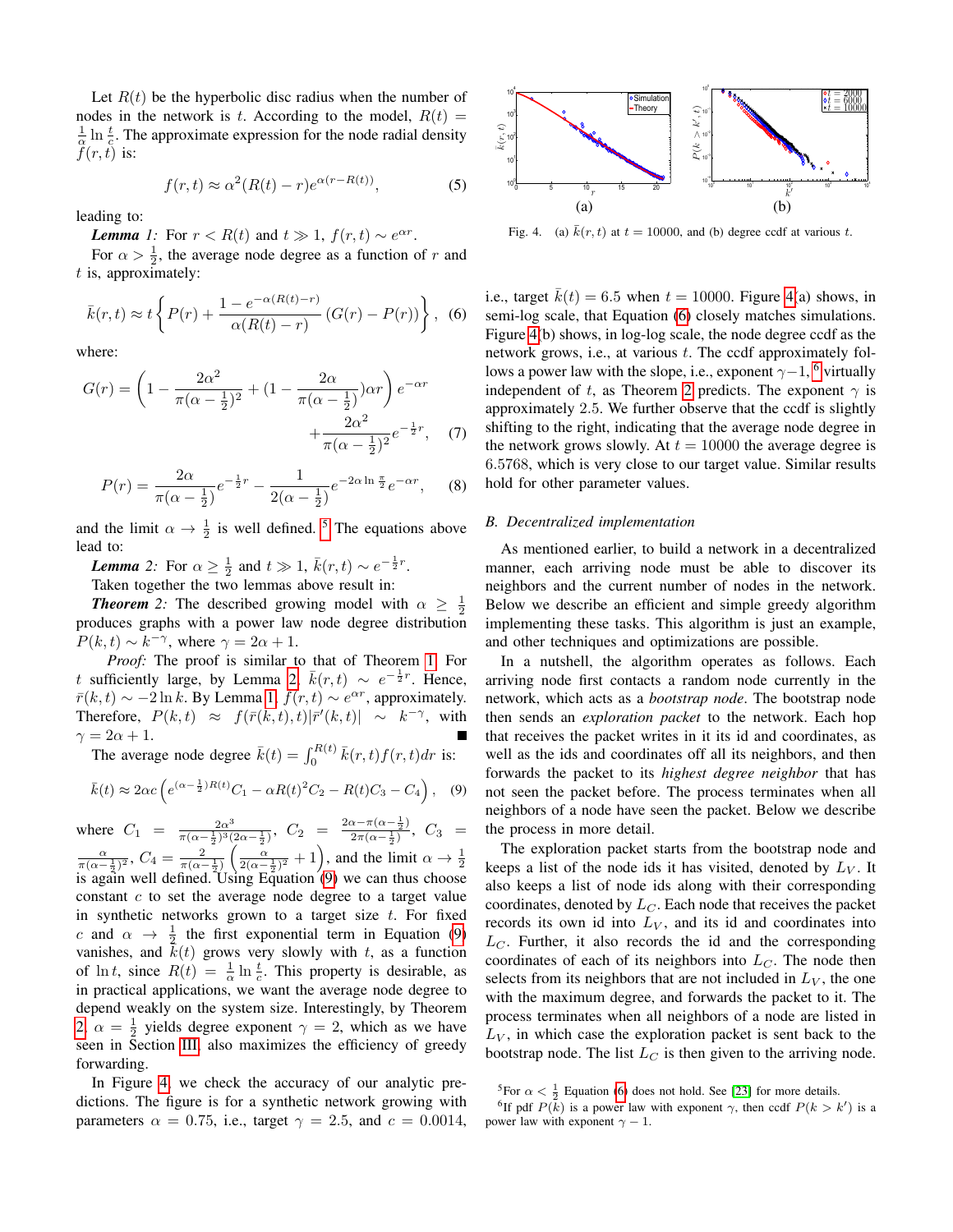This process, called *search utilizing high degree nodes*, is very efficient in power law graphs. In particular, for degree exponents  $2 < \gamma < 3$ , the exploration packet can discover a large percentage of nodes in the graph along with their coordinates (recorded in  $L_C$ ), by traversing only a small number of hops  $\sim N^{2-\frac{4}{\gamma}}$  (recorded in  $L_V$ ), see Chapter 13 in [\[16\]](#page-8-1). Having an estimate of the number of nodes, the arriving node can compute the current hyperbolic disc radius, and in turn, its own coordinates. Knowing the hyperbolic disc radius, the coordinates of the nodes, and their ids, it can also compute to which nodes it should connect.

One possible modification of the above basic technique is to impose an upper bound on the size of the  $L<sub>C</sub>$  list. Once such a bound is reached, the current  $L_C$  list is returned to the bootstrap node, and then cleared in the exploration packet. This extension adds control on the maximum size that the exploration packet can have.

# *C. Greedy forwarding*

We now evaluate via simulation the performance of greedy forwarding in highly dynamic conditions, with random node arrivals and departures. Our setup is as follows.

Without loss of generality, time is slotted. During each time slot, a new node arrives w.p.  $p = 0.1$ , and each node currently in the network departs w.p.  $q = 10^{-5}$ . Initially the network consists of 0 nodes. An arriving node joins the network according to our growing model. It also discovers the current number of nodes in it and their coordinates according to the procedure described earlier. In our experiments below the exploration packet discovers 95% of nodes in the network on average, by traversing only 1.5% of all nodes. If all neighbors of a node depart, the node re-initiates the join process to reconnect to the network. To ensure that the network remains connected, we assume that the first  $t_{start} = 200$  nodes never depart. According to our growing model, these nodes will have high degrees. High degree nodes are required to maintain connectivity in scale-free graphs [\[16\]](#page-8-1). See also the discussion in Section [V.](#page-6-0)

The average number of nodes in the network grows and stabilizes at the steady state value  $\bar{t}_{steady} = \frac{p}{q} + t_{start} = 10200$ .<sup>[7](#page-6-1)</sup> Note that  $\frac{t_{start}}{t_{steady}} \approx 2\%$ . We set the system parameters to  $\alpha = 0.5$  and  $c = 0.01$ , which according to our earlier analysis, correspond to the average node degree of  $k(\bar{t}_{steady}) = 6.5$  and degree exponent  $\gamma = 2$ . Recall from Section [III](#page-1-1) that  $\gamma = 2$ maximizes the efficiency of greedy forwarding, and makes the average degree depend logarithmically on the network size.

Figure [5\(](#page-7-15)a) shows the average node degree  $k(t)$  as a function of the current number of nodes  $t$  in the network, until and when we reach steady state. The average degree grows initially and

then stabilizes above, but close to, our target value of 6.5.  $\frac{8}{3}$  $\frac{8}{3}$  $\frac{8}{3}$ Figure [5\(](#page-7-15)b) shows the node degree ccdf. The degree exponent is  $\gamma \approx 2$ , and it does not change as the network grows, as expected.

As mentioned in Section [III,](#page-1-1) we expect simple GF modifications to achieve better performance than our OGF and MGF strategies, even in highly dynamic network conditions. We check these expectations with the *Gravity-Pressure Greedy Forwarding* algorithm (GPGF) from [\[9\]](#page-7-9), described below.

Gravity-Presure Greedy Forwarding (GPGF). Each packet carries a bit to indicate whether the packet is in *Gravity* or *Pressure* forwarding mode. The packet starts in Gravity mode, where the forwarding procedure is exactly the same as in our OGF algorithm. However, if the packet reaches a local minimum, it is not dropped as in OGF. Instead, it first records the distance of the local minimum to the destination, which we call *current local-minimum distance*, and then enters Pressure mode. In Pressure mode, the packet maintains a list of the nodes in the network it has visited since it entered this mode, and the number of visits to each node. A node that receives the packet determines all neighbors that the packet has visited the least number of times, selects among those the one with the minimum distance to the destination, and forwards the packet to this neighbor. This process continues until the packet either reaches the destination or a node whose distance to the destination is smaller than the current local-minimum distance. In the latter case, the packet switches back to and continues in the Gravity mode.

Regardless of underlying space geometry, the success ratio of GPGF is guaranteed to be always  $p_s = 1$  [\[9\]](#page-7-9), which we confirm in Figure [5\(](#page-7-15)c). What is *not* guaranteed by the algorithm is the *stretch*, which can be enormous, as in the worst case a packet can visit *all* nodes in the network to find its destination. However, in Figure [5\(](#page-7-15)d) we see that GPGF's stretch is exceptionally low in our networks. In particular, we see that the average stretch  $\bar{s}$  remains extremely close to 1, while the maximum stretch  $max(s)$  never exceeds 2. As before, this remarkable efficiency is due to the congruency between scale-free network topology and underlying hyperbolic geometry, which persists even in highly dynamic conditions.

## V. DISCUSSION

<span id="page-6-0"></span>In this section we discuss potential practical applications of our results. One of such applications is overlay network construction [\[3\]](#page-7-2), [\[10\]](#page-7-10). Indeed, the idea of using an underlying geometry to guide the forwarding process is similar in spirit to Distributed Hash Table (DHT) overlay architectures [\[3\]](#page-7-2). In overlay networks, messages searching for data content are usually greedily forwarded, based on some distance metric, to the node in the network responsible for the data, usually the node that is closer to the data in terms of the distance metric. The main objective is to have a low average node degree, and

<span id="page-6-1"></span><sup>7</sup> In the steady state we still have node arrivals and departures, but the network does not grow on average. Indeed, if  $\bar{t}(s)$  is the average number of nodes in some time slot s, excluding the first  $t_{start}$  nodes, and  $\bar{t}(s + 1)$  is the corresponding number in slot  $s + 1$ , then  $\bar{t}(s + 1) = \bar{t}(s)(1 - q) + p$ , leading to the steady state value of  $\bar{t} = \lim_{s \to \infty} \bar{t}(s) = \frac{p}{q}$ . Adding  $t_{start}$ to this last quantity yields  $\bar{t}_{steady}$ .

<span id="page-6-2"></span><sup>&</sup>lt;sup>8</sup>The observed discrepancy is due to that the network is not growing exactly according to the model. Instead, it grows *on average*. The exact analysis accounting for the specifics of the node arrival and departure stochastic processes is beyond the scope of this paper.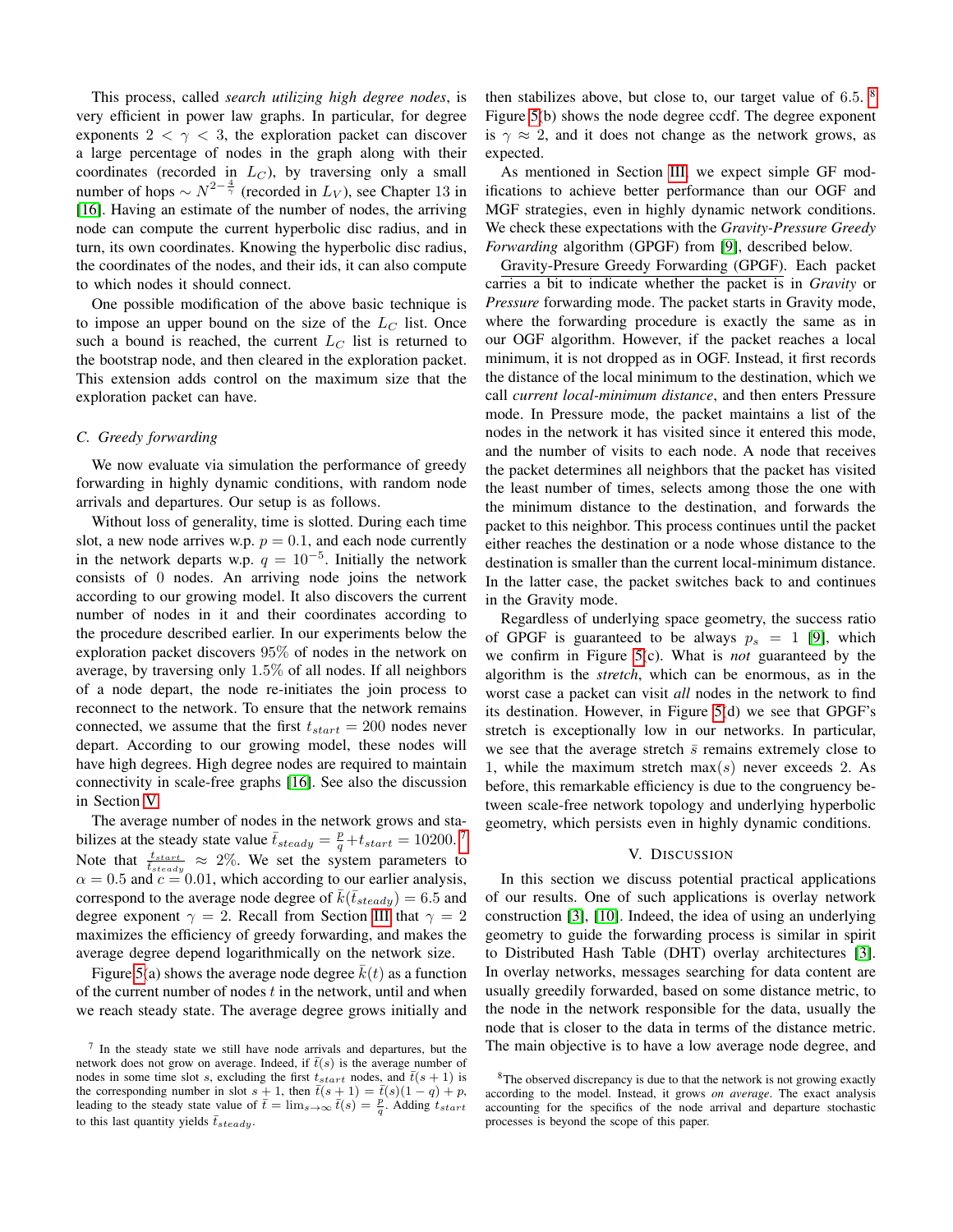

<span id="page-7-15"></span>Fig. 5. Dynamic networks.

a short average hop-length of search paths [\[3\]](#page-7-2). Both metrics should grow slowly with the number of nodes in the network N. The best efficiency with  $O(\ln \ln N)$ -long search paths, and  $O(1)$  average node degree, can be achieved only in scale-free networks since only in scale-free networks do shortest paths grow as  $\sim \ln \ln N$ , independently of the average node degree [\[16\]](#page-8-1). Therefore, given that greedy paths are approximately shortest in our networks, a property we proved in [\[28\]](#page-8-13), our results can be used for overlay network construction and routing [\[10\]](#page-7-10) to improve routing/search efficiency.

However, by no means do we propose a solution which is better than all existing overlay architectures in *all* aspects. For example, it is often desirable that all nodes in a network have similar degrees, which is not the case with scale-free networks. Another concern may be that while scale-free networks are robust to random node failures/departures, they are vulnerable to failures of the highest degree nodes, resulting in network disconnection [\[16\]](#page-8-1). To address this concern, one may consider, for example, hybrid architectures with resilient super-nodes (the high degree nodes) [\[29\]](#page-8-14), or use techniques similar to those in [\[30\]](#page-8-15) to ensure recovery when such nodes fail. However, as we have demonstrated in the previous section, it is enough to ensure that high degree nodes corresponding to only 2% of the total steady state number of nodes, do not fail.

Our results also suggest that forwarding information through existing scale-free networks, such as the Internet, should be possible without global topology knowledge and associated routing overhead, which is one of the most serious scaling limitations with the existing Internet architecture [\[1\]](#page-7-0). In other words, our results lay the groundwork for potentially moving to an Internet where forwarding can take place without routing.

# VI. CONCLUSION

<span id="page-7-7"></span>We have shown that scale-free network topologies naturally emerge from, and are congruent with, hyperbolic geometries. This congruency can be used to efficiently guide the forwarding process to find destinations with 100% success probability, following almost optimal shortest paths, even in highly dynamic networks. Our findings complement the important work in [\[5\]](#page-7-4), and can have several practical applications in overlay network construction for improving routing/search performance.

There are several interesting directions for future work. One is to explore other techniques for decentralized implementation. Another is the design of greedy forwarding strategies that could also be used for improving other network performance metrics, e.g., strategies that could avoid congestion areas, perform load-balancing, and so on.

Finally, our results suggest that forwarding information through existing scale-free networks, e.g., the Internet, should be possible without routing overhead. Therefore, one of the most interesting, yet challenging, future work directions is the following *inverse problem*: Can we embed any *real* scale-free network, e.g., the Internet topology, into a hyperbolic space, so that we can greedily forward through this embedding with similar efficiency? How can each node compute its coordinates in the space *having no global knowledge of the network topology*, so that the resulting embedding is congruent with the space, requiring no coordinate and routing updates even if the network is highly dynamic?

#### **REFERENCES**

- <span id="page-7-0"></span>[1] D. Meyer, L. Zhang, and K. Fall, Eds., *RFC4984*. The Internet Architecture Board, 2007.
- <span id="page-7-1"></span>[2] V. Naumov and T. Gross, "Scalability of routing methods in ad hoc networks," *Performance Evaluation*, vol. 62, pp. 193–209, 2005.
- <span id="page-7-2"></span>[3] E. K. Lua, J. Crowcroft, M. Pias, R. Sharma, and S. Lim, "A survey and comparison of peer-to-peer overlay network schemes," *IEEE Communications survey and tutorial*, vol. 7, no. 2, 2005.
- <span id="page-7-3"></span>[4] J. Travers and S. Milgram, "An experimental study of the small world problem," *Sociometry*, vol. 32, pp. 425–443, 1969.
- <span id="page-7-4"></span>[5] J. Kleinberg, "Navigation in a small world," *Nature*, vol. 406, p. 845, 2000.
- <span id="page-7-5"></span>[6] M. E. J. Newman, "The structure and function of complex networks," *SIAM Rev*, vol. 45, no. 2, pp. 167–256, 2003.
- <span id="page-7-6"></span>[7] S. N. Dorogovtsev and J. F. F. Mendes, *Evolution of Networks: From Biological Nets to the Internet and WWW*. Oxford: Oxford University Press, 2003.
- <span id="page-7-8"></span>[8] R. Kleinberg, "Geographic routing using hyperbolic space," in *INFO-COM*, 2007.
- <span id="page-7-9"></span>[9] A. Cvetkovski and M. Crovella, "Hyperbolic embedding and routing for dynamic graphs," in *INFOCOM*, 2009.
- <span id="page-7-10"></span>[10] A. Nakao, L. Peterson, and A. Bavier, "Scalable routing overlay networks," *SIGOPS Oper. Syst. Rev.*, vol. 40, no. 1, 2006.
- <span id="page-7-11"></span>[11] J. Kleinberg, "Complex networks and decentralized search algorithms," in *ICM*, 2006.
- <span id="page-7-12"></span>[12] Y. Shavitt and T. Tankel, "On the curvature of the Internet and its usage for overlay construction and distance estimation," in *INFOCOM*, 2004.
- <span id="page-7-13"></span>[13] R. Krauthgamer and J. R. Lee, "Algorithms on negatively curved spaces," in *FOCS*, 2006.
- <span id="page-7-14"></span>[14] I. Abraham, M. Balakrishnan, F. Kuhn, D. Malkhi, V. Ramasubramanian, and K. Talwar, "Reconstructing approximate tree metrics," in *PODC*, 2007.